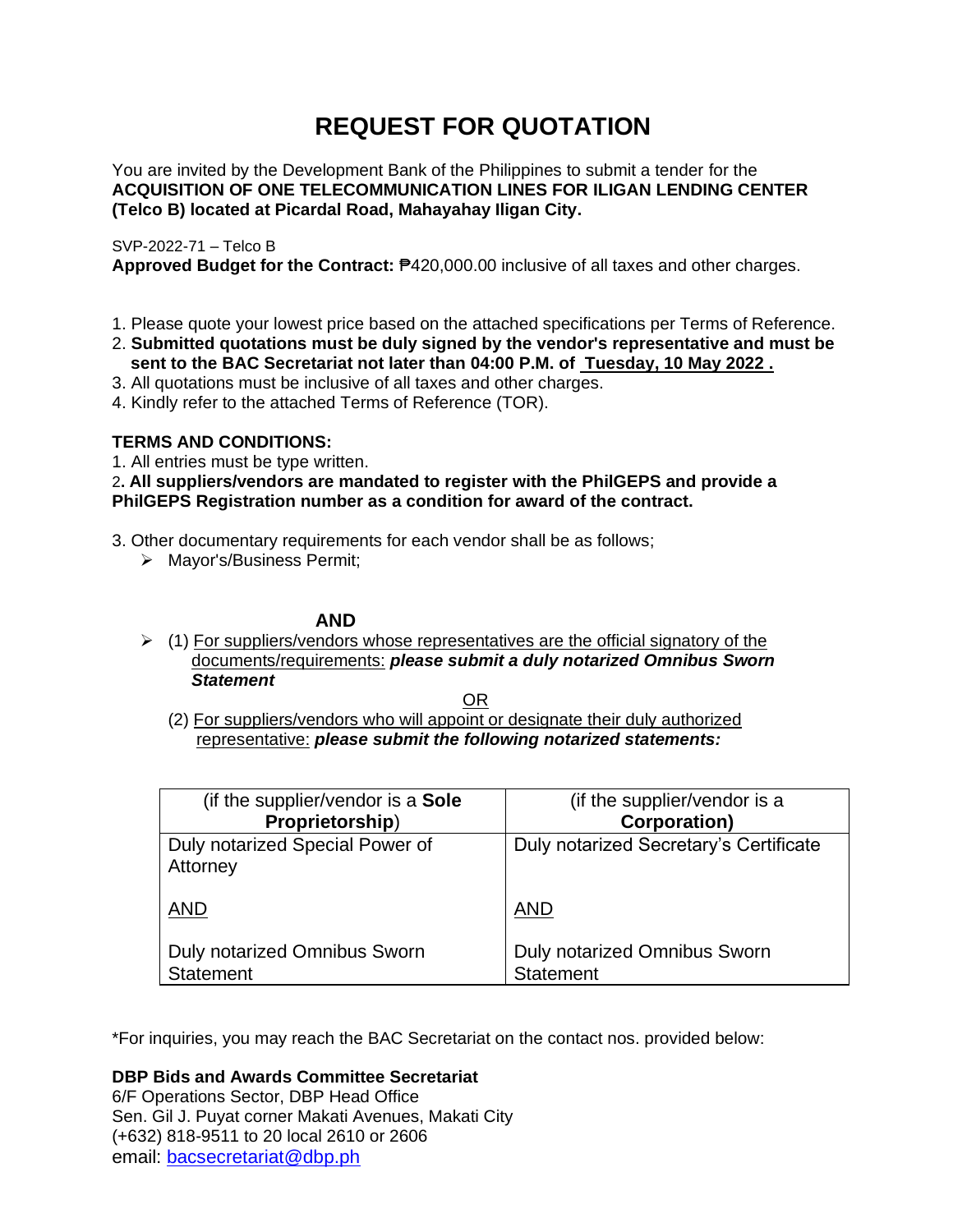**Annex A** 

## ACQUISITION OF NEW ADDITIONAL AND/OR REPLACEMENT TELECOMMUNICATION LINE/CONNECTIVITY SERVICE FOR THE DEVELOPMENT BANK OF THE PHILIPPINES (DBP)-**ILIGAN LENDING CENTER**

### APPROVED BUDGET FOR THE CONTRACT: Php 420,000

#### **TECHNICAL SPECIFICATIONS**

#### A. BACKGROUND

1000

The telecommunication connectivity service (line) is for the connection of DBP online systems, services and facilities in any of the following DBP remote sites:

A.1. Branch Office, including:

A.1.a. Lending Center A.1.b. Cash Center A.1.c. Branch-Lite Unit

A.2. Automated Teller Machine (ATM)

#### **B. OBJECTIVE**

To acquire stable, reliable and secure telecommunication connectivity/line service to link DBP remote sites to the Head Office from an authorized and qualified telecommunication service provider (Telco).

#### C. COVERAGE OF THE CONTRACT

The contract will be for a one (1) year period starting from date of acceptance of service with the option for automatic renewal.

### **D. MINIMUM SPECIFICATIONS**

- D.1. Connectivity/Line Service Availability
	- > The minimum availability of service is 99.6%.
- D.2. Connectivity/Line Specifications
- D.2.a. Branch Office  $\sqrt{}$ 
	- D.2.a.i. Wired MPLS/VPN, Radio Last Mile or VSAT connection with minimum of 2 Mbps bandwidth
	- D.2.a.ii. Must be Ku Band or C Band for the VSAT
	- D.2.a.iii. Inclusive network equipment, such as router and or router/modem, must not be on End-of-Life/End-of-Support status within the contract period
	- D.2.a.iv. Router must support GRE/mGRE tunneling and IP Security (ex. dynamic VPN) and SNMP
	- D.2.a.v. DBP shall have the full access of the router
	- D.2.a.vi. Provide near real time and historical link monitoring

#### D.2.b. ATM - Wired ‡3∃

- D.2.b.i. VPN connection at least 128 Kbps via MPLS
- D.2.b.ii. Inclusive network equipment, such as router and or router/modem, must not be on End-of-Life/End-of-Support status within the contract period
- D.2.b.iii. Support GRE tunneling and SNMP
- D.2.b.iv. Provide near real time and historical link monitoring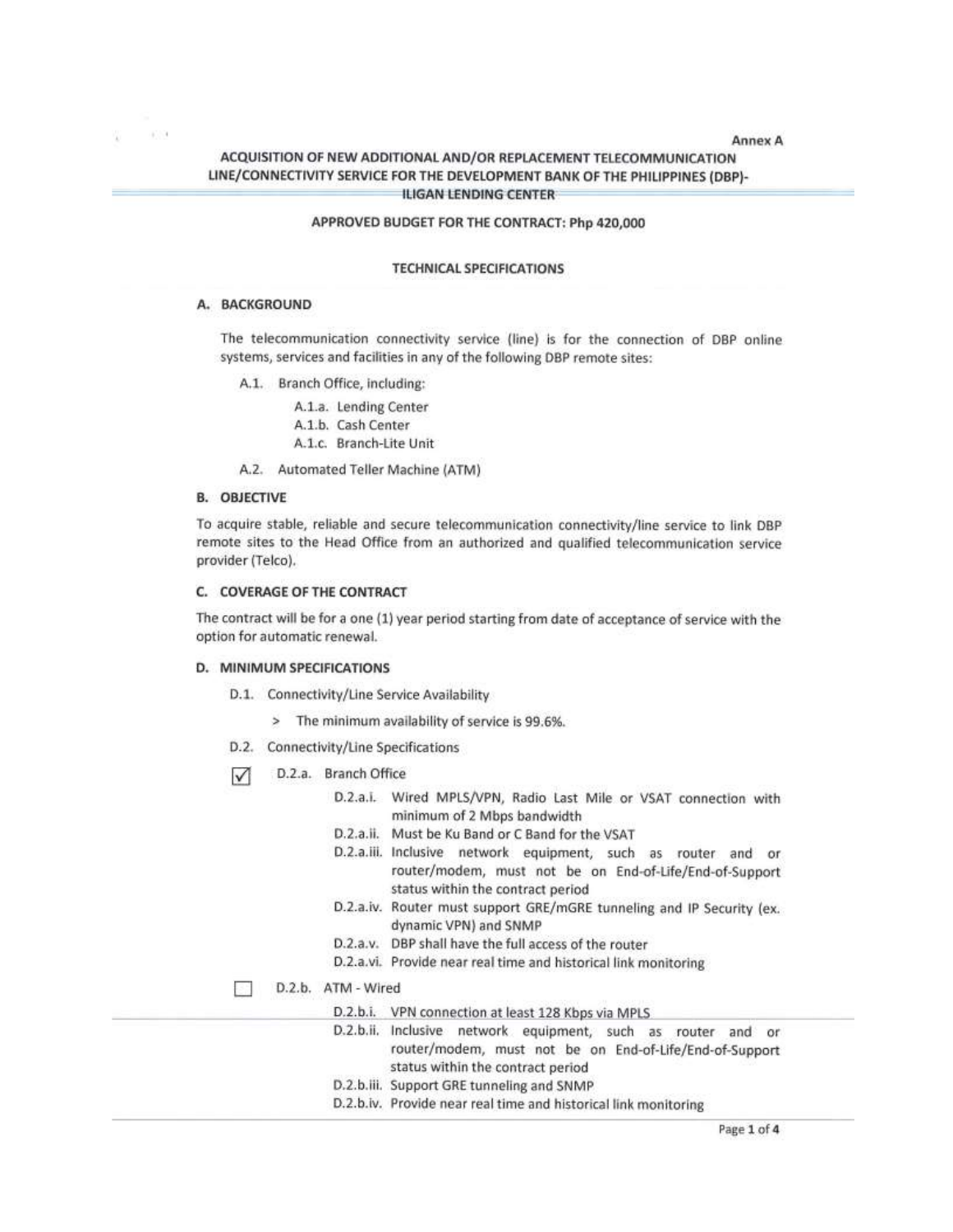

 $\sqrt{\phantom{a}}$  E.1. New Telecommunication Line Requirement

E.1.a. Covered Sites

Page 2 of 4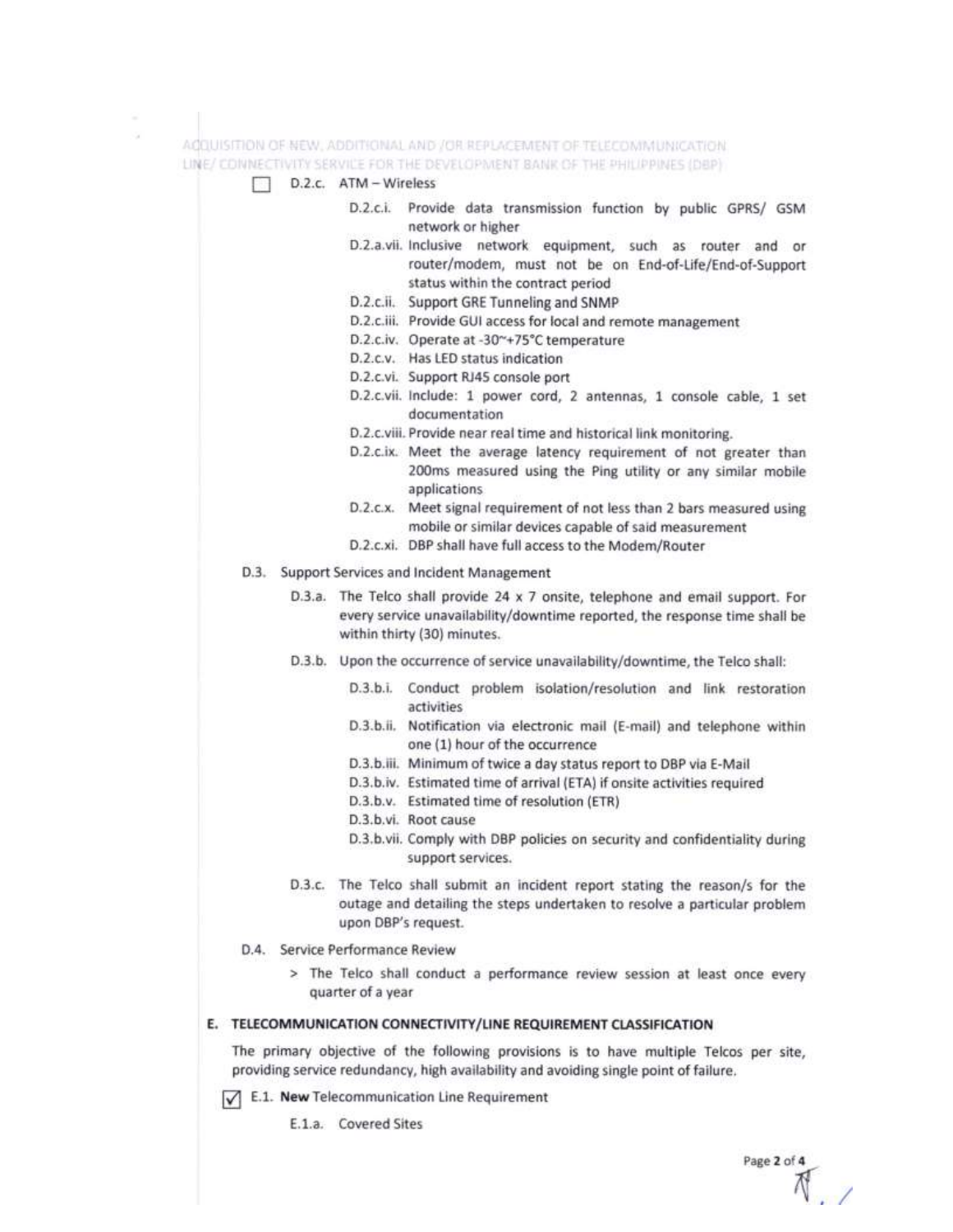|                      | > New remotes sites                                                                                                                                                                 |
|----------------------|-------------------------------------------------------------------------------------------------------------------------------------------------------------------------------------|
|                      | E.1.b. Telco Selection Criteria                                                                                                                                                     |
|                      | > Telecommunication Line for Branch Office                                                                                                                                          |
|                      | E.1.b.i. Two (2) different Telcos (Telco A and Telco B) shall be<br>selected                                                                                                        |
|                      | E.1.b.ii. Telco A is the lowest (winning) provider<br>E.1.b.iii. Telco B is the second lowest provider                                                                              |
|                      | > Telecommunication Line for Additional ATM Facility of a Branch<br>Office                                                                                                          |
|                      | E.1.b.iv. The Telco must be different from the one which has the<br>majority or most of the telecommunication connectivity<br>services provided for the ATM/s of that Branch Office |
|                      | E.2. Additional Telecommunication Line Requirement                                                                                                                                  |
| E.2.a. Covered Sites |                                                                                                                                                                                     |
|                      | > For existing sites with existing telecommunication line/s                                                                                                                         |
|                      | E.2.b. Telco Exception                                                                                                                                                              |
|                      | > The Telco/s of the existing line/s servicing the site shall not be<br>invited and will not be allowed to participate                                                              |
|                      | E.3. Replacement Telecommunication Line Requirement                                                                                                                                 |
| E.3.a.               | <b>Covered Sites</b>                                                                                                                                                                |
|                      | > For existing sites with existing telecommunication line/s                                                                                                                         |
|                      | E.3.b. Telco Exception                                                                                                                                                              |
|                      | E.3.b.i.<br>For Telco Redundancy Replacement                                                                                                                                        |
|                      | > The Telco of the existing line/s servicing the site including<br>the one to be replaced shall not be invited and will not be<br>allowed to participate                            |
|                      | Replacement for the Purpose of Telecommunication Line<br>E.3.b.ii.<br>Capacity (Bandwidth) Upgrade                                                                                  |
|                      | > The Telco of the other existing line/s servicing the site (i.e.,<br>other than the one to be replaced) shall not be invited and<br>will not be allowed to participate             |
|                      | E.3.b.iii. For Wireless to Wired Facility Replacement                                                                                                                               |
|                      | > The Telco of the other existing line/s servicing the site (i.e.,<br>other than the one to be replaced) shall not be invited and                                                   |

DBP can opt to discontinue the service within the contract period without pre-termination fee/s, if the Telco provider fails to meet the required minimum availability of service, specified in item D.1, for three (3) consecutive months (3-strike rule)

G. PAYMENT

 $\mathcal{C}^{\mathcal{C}}_{\mathcal{C}}$ 

The payment shall be in a monthly basis every after the service acceptance.